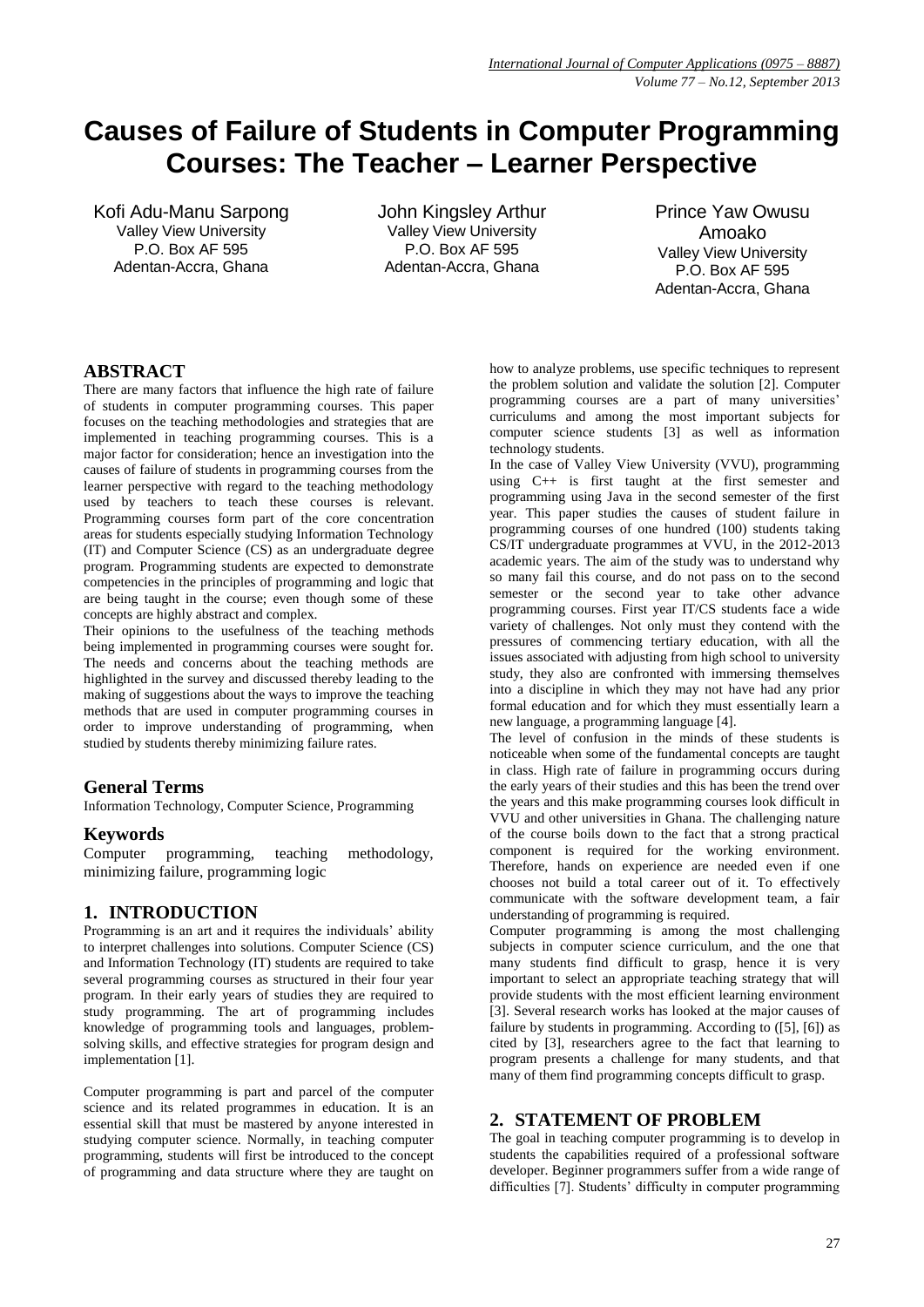is not unique to only Ghanaian students (i.e. specific to VVU IT/CS students only) but spans across most universities in Ghana and other parts of the world. Research works conducted about failures in programming courses have most often focused on the inability or the weakness of the student to understand the concepts. Many of these students find programming to be difficult and disheartening especially when they are beginners and even when they take advanced programming courses. Since programming is the basic skill required of computer programmers, the negative impact of these basic introductory courses may have harmful consequences in the learners' attitude towards the field [2]. Several problems identified by many authors ([2], [4]) are in the following categories:

- Weaker student admitted to pursue CS/IT
- Lack of problem-solving skills
- Lack of analytical thinking skills
- Lack of logical and reasoning skills
- Lack of programming planning
- Lack of programming conceptual understanding
- Lack of algorithmic skills
- The conceptual difficulty of various elements of the curriculum,
- The level of feedback that is available to students with regard to various components of the programming task,
- How patterns of study, namely low levels of faceto-face contact experienced by independent learners, impact on the first two issues.

Considering the challenge that computer programming represents to the students, we can assume that finding and implementing an appropriate teaching strategy will be one of the crucial factors in students' success in mastering the course content [3]. The method and strategy adapted by teachers contribute to the failure rate of students in computer programming. Therefore, the problem that has not been critically looked at is the teaching methodology employed by teachers of computer programming courses offered at the undergraduate level. The style adopted in teaching can affect the learners' performance.

#### **3. OBJECTIVES**

The main objective of this research is to investigate the teaching methods adopted by teachers of computer programming in Ghana. To assess the teaching methodologies, a survey was conducted to identify the best teaching practices that would enhance the teaching of programming courses and reduce the fear factor of students and also to improve the teaching environment in order to create a serene atmosphere for learning. The findings present the best teaching strategies and methodologies to improve the learning process of the students as the teacher adapts these strategies and methods.

#### **4. METHODOLOGY**

#### **4.1 Participants**

The survey was done by collecting data from students taking programming courses with the use of questionnaires. This

method helped in soliciting their views regarding the teaching methods and strategies teachers use in teaching programming and how they adapt to it. Three hundred and fifteen **(315)** students make up the population at the Institute of Computer Science of VVU. Out of the population of three hundred and fifteen (315) students, a sample size of one hundred (100) participants was selected to respond to the questions in order to test sample instead of the entire population. The researchers took into consideration students who have taken one programming course or the other. They were largely drawn from second, third and fourth year. Among them were students who had either failed the course and are repeating and those who have taken programming courses and have successfully passed. 25% were fourth year students, 44% comprised of third year students and the remaining 31% were in their second year.

Data was also collected by interviewing three expert lecturers in computer science field with regards to the teaching methods and strategies they currently adapt in teaching programming students. A procedure to extract information on the subject matter was designed to serve as a guideline during the interview sessions. Participation was optional. The lecturers selected to participate in the interview process was selected based on the number of years of experience in teaching IT/CS programming courses and their academic background. They hold masters degree in Software Engineering, Computer Science and Computer Engineering. The first lecturer has ten (10) years of teaching experiencing in computer programming and the second and third has six (6) and seven  $(7)$  years of experience respectively. The lecturers teach various programming languages such as C++, Java, and C# and Lisp for developing artificial intelligence and expert system projects. The interview procedure was designed to elicit information with regards to the teaching method and strategy employed by these lecturers in teaching programming and to find out from these experts the best teaching methods and strategies that can be adapted to minimize the failure rate of programming students.

#### **4.2 Materials and Procedures**

.

A questionnaire was given to each of the participants at the various levels and the researchers explained to them the meaning of some of the methods and strategies since the participants were not familiar with all of them. The questions posed were, "Which of the following teaching methodologies are the most effective in teaching programming to increase knowledge acquisition and understanding?" Individuals were asked to rank eight (8) teaching methods in order of effectiveness. The other question was: "which of these teaching strategies are appropriate for teaching programming to improve the learner's success rate and enhance the skill of learners?" Eight (8) teaching strategies were ranked by the individuals' in order of appropriateness. The response was inputted into Statistical Package for Social Sciences (SPSS) to analyse the data.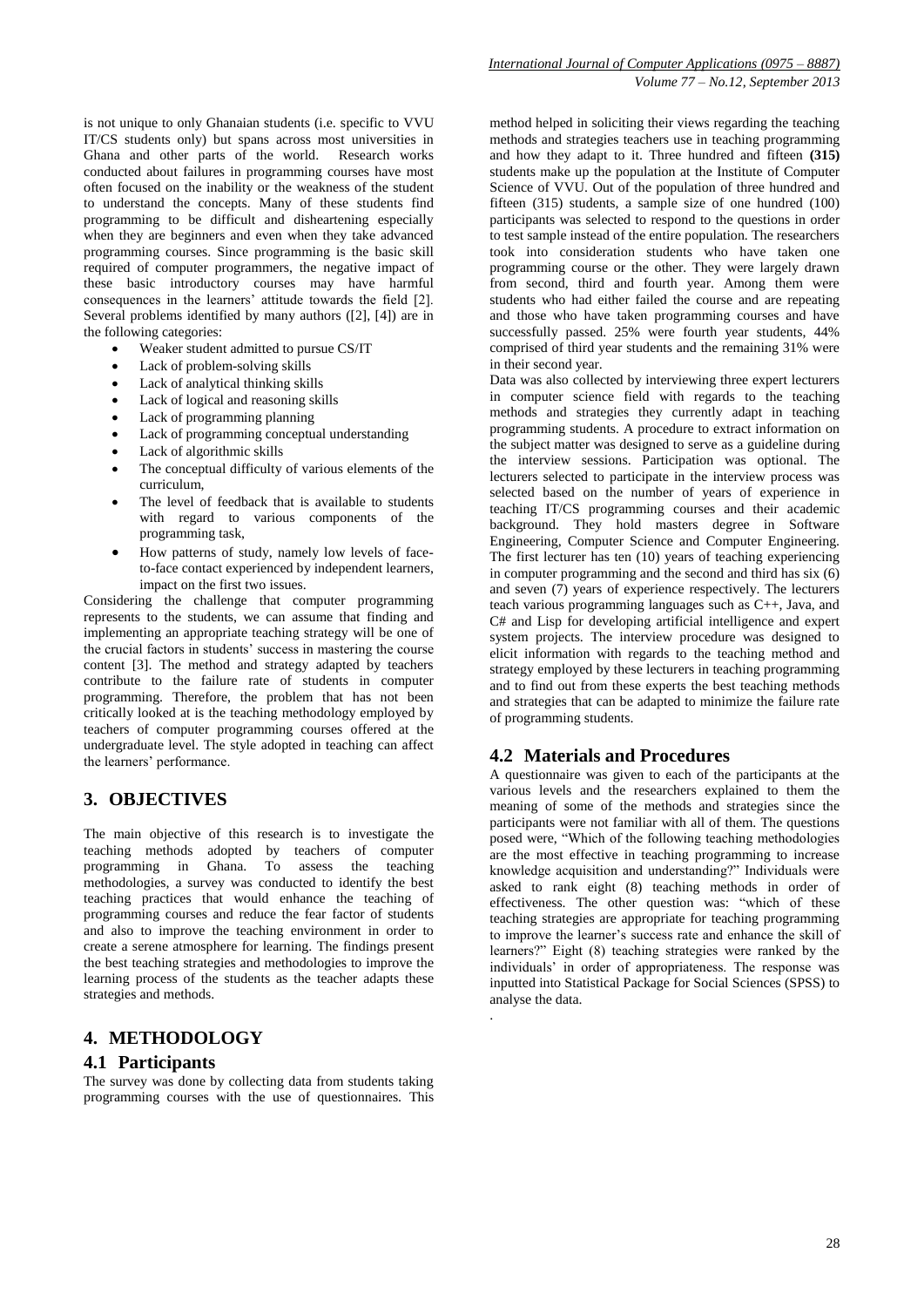## **5. RESULTS/DISCUSSIONS**

The findings are discussed in this section based on the teaching methods and strategies identified. The methods and strategies are listed in table 1 and the discussions are based on these methods and strategies that when adapted will enhance the learning of programming and the success rate.

The experts interviewed categorized the causes of failure into four main areas. These recommendations calls for much attention, hence different research has been conducted to obtain the best possible solutions for some of the problems. They identified problems by the experts are:

- 1. Background, Field of Study and Teachers Methodology
- 2. Instructional materials, Teacher competence and interactivity
- 3. Teaching methods
- 4. Teaching strategies

.

Based on the problems identified by the experts, this research focuses on the third and fourth problems. The first and second problems will be conducted as separate research in future by the researchers.

## **5.1 Experts view on Problem 3**

The experts believe that the reason why there is lack of skills on the part of students in solving and analyzing problems in programming is as a result of the poor teaching methodology adapted by programming lecturers. All the three lecturers interviewed agreed that the causes of failure in computer programming courses are highly due to the method adapted by teachers of programming. The techniques used by them in the problem representation are not effective. They said that teachers of programming do not employ multiple teaching methods in teaching programming courses. They said that most students lack the understanding of concepts in major topics in programming due to the style/method of teaching. Some teachers only adapt the lecturing method; others project approach, some tutorials, etc. The method either make the course easy to understand or difficult to understand. They believe that most teachers do not consider the background of the students into consideration when teaching programming. They also said that some teachers of programming teach only the theoretical aspect of programming neglecting the practical aspects that will provide the student the necessary skill. Two of the experts said that, they are unable to adapt the problem solving approach since the number of computers to student ratio do not measure up to the international standard of assigning computers to students. This does not expose the students enough to acquire the requisite skill to enhance their chances of success in programming. They also believed that, lack of programming projects affects the performance of the student.

In solving this problem, the experts believe that teachers of programming must adapt more than one teaching method to improve their teaching in programming courses to increase the skill and thinking capacity of the student.

#### **5.2 Expert View on Problem 4**

Programming is made challenging if the teaching strategy adapted by lecturers' is inappropriate and ineffective. Students find it difficult to understand programming concepts and coding principles (e.g. especially debugging) due to the type of teaching strategies lecturers use in teaching and thus contribute to the confusion students and become a possible cause of failure. They said that some of the lecturers adapts to

explicit teaching, command style teaching, teaching by task and many more. One of the experts agreed that he initially adapted the explicit teaching strategy to teach his students programming. He aimed at teaching specific knowledge and skills and provided the necessary tools to assist the students in a particular study topic area to enable them understand the concepts. He agreed that the strategy is appropriate but does not provide the student the full understanding of the procedures and concepts.

The other two experts largely adapted puzzle-based teaching. They aimed at teaching students critical thinking and problem solving techniques. They believed using this approach equips learners with the ability to think through the syntaxes in both procedural and object oriented programming languages and they are able to apply these techniques in solving problems.

In solving this problem, all the three experts invariably agreed to the fact that the teaching strategy adapted by computer programming teachers should be multifaceted. Adapting multiple teaching methods enhances the success rate of the students and builds their confidence and skills. Though the experts agreed to the fact that sending programming students on field trips was a good approach to expose students to expand their horizon in programming, none of them employed this method in teaching programming. In order to assist the learners improve and strengthen their problem solving skills and sharpen their knowledge on the syntax of the languages taught, teachers must adapt methods, techniques and strategies that will be applicable in teaching the paradigms and the content.

#### **5.3 Discussions of Methods and Strategies**

For the purposes of improving the performance of learners in programming courses, a list of teaching methods and strategies teachers use were rated by students who have taken one or more programming courses at school. To improve on the success rate of the learner, sixteen (16) factors comprising of teaching methods and strategies was listed for the learners to rank in order of effectiveness and appropriateness. Table 1 shows the methods and strategies listed for ranking by learners.

| <b>Methods</b>                               | <b>Strategies</b>        |
|----------------------------------------------|--------------------------|
| Lectures                                     | Explicit teaching        |
| Laboratory practice                          | Command style teaching   |
| Projects                                     | Teaching by task         |
| e-learning                                   | Problem solving teaching |
| Seminars and tutorials                       | Pre-recorded lectures    |
| Field trips                                  | Puzzled-based learning   |
| Continuous assessment<br>and<br>examinations | Pair/group programming   |
| Problem based teaching                       | Peer tutoring            |

**Table 1: Teaching methods and strategies**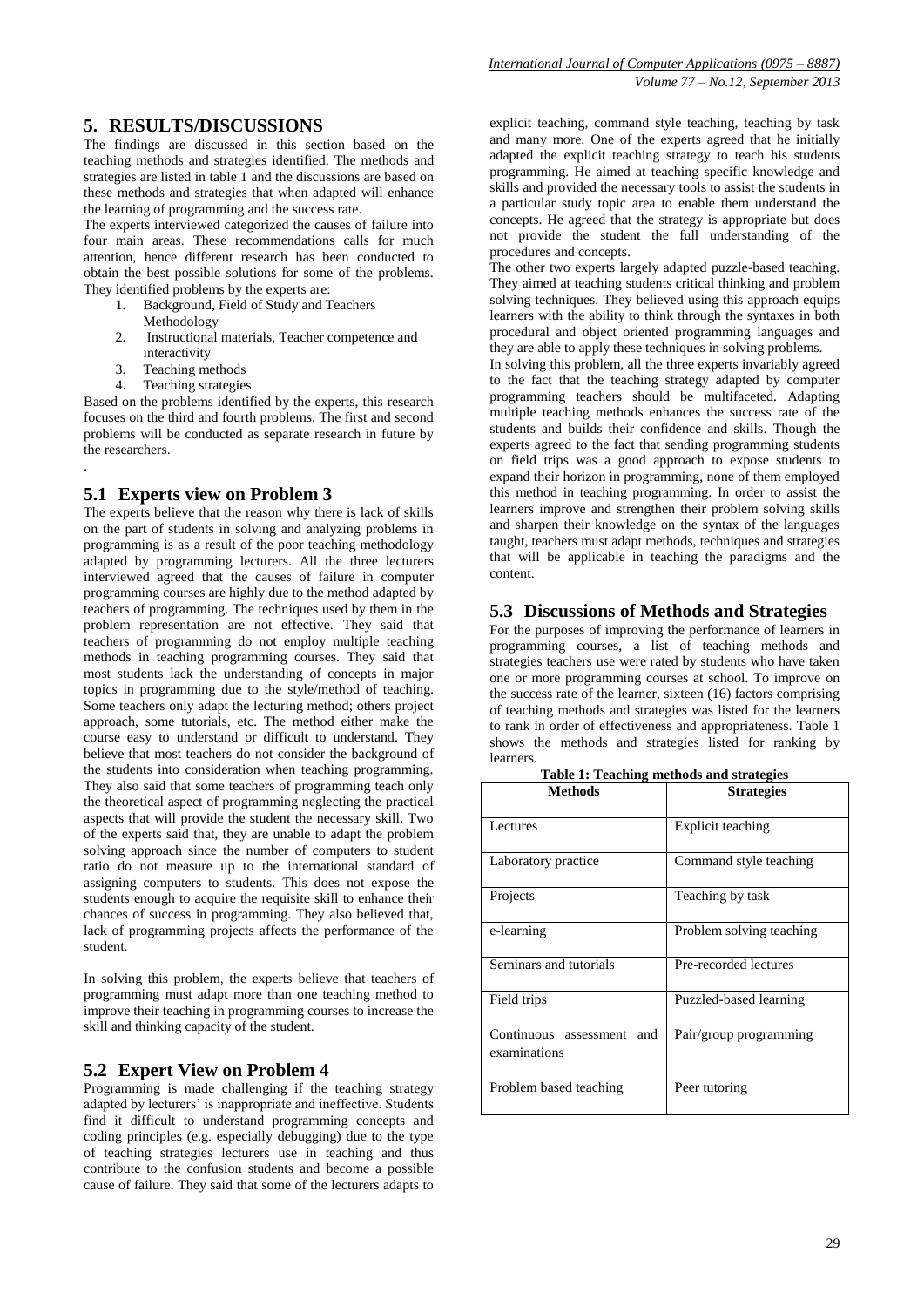## **5.4 Findings on teaching methods**

Among the teaching methods listed in table 1, it could be realized that the learners rated the most effective methods which when adapted will enable them improve on their skills as compared to the least effective methods. From the responses provided by the respondents, we subdivided the level of effectiveness into two (most effective – slightly effective is considered as one subdivision and generally effective – not effective as the other subdivision) for the analysis.

#### *5.4.1 Laboratory Practice*

A large number of the participants agreed that to better understand the concepts learnt and improve success rate of computer programming, more time should be spent working with the student at the laboratory. They therefore ranked laboratory lectures as the first method among the eight methods in order of effectiveness. 88% of the participants agreed that laboratory practice is the most effective teaching method for teaching programming. Only 12% disagreed to this fact. This exposes the learner to write up programs and apply the concepts learnt from teachers.

#### *5.4.2 Projects*

The participants believe that when lots of projects are given to learners in programming courses, it enhances their understanding of concepts and sharpens their skills in the course. This means that if teachers will actively engage students to improve their learning of programming course, then they are to engage the students with many practical projects. 74% of the students ranked this as the second most effective method that can be applied in teaching computer programming. Although 26% of the respondents had different opinion, the majority are in favour and are of the view that it is the most second of effective teaching method.

#### *5.4.3 Lectures*

To improve the performance of learners in programming, learners were asked to rank among other teaching methods the effectiveness of teachers' lecturing programming and its impact on their passing rate. This was ranked third to projects in terms of enhancing learners' success rate. A considerable number of the students (65%) agreed unanimously that lectures are an effective method for teaching programming. On the contrary, the remaining 35% somewhat disagree or were not in agreement whether lecturing affects their performance or not. In this regard, it could be emphasized that teachers of programming courses are encouraged to adapt this method. The unanswered question with respect to the size of the class remains answered? What will be the impact of lectures on the success rate of students in the programming environment when the class size is large? Other factors that suffice in terms this method being effective method of teaching programming courses to reduce the failure rate and to improve on success are teachers insuring that learners actively participate in lectures and ensure effective completion of all aspects of course.

## **5.5 Effectiveness of other teaching methods**

The participants ranked seminars and tutorials and problembased teaching as fourth and fifth respectively. 63% of the participants believe seminars and tutorials are good methods

to enhance effective teaching of programming whereas 37% think otherwise. On the other hand, 56% also believe that problem-based teaching which aims at engaging students to solving problems whiles teaching is a good option that can be considered by teachers of programming courses whereas 44% of the participants think otherwise.

## **5.6 Ineffective teaching methods**

Field trips, e-learning and continuous assessment and examinations (CAE) were ranked sixth, seventh and eighth respectively. Most of the participants believe that these methods are not very effective when it comes to teaching programming courses. 72% of the participants were of the opinion that CAE are not the best methods for teachers to use when teaching programming courses. When all the focus is put on the assessment and examinations, students believe that it makes them study for examination purposes only without acquiring the skills for hands-on activities. On the contrary, 28% have a different opinion. About 65% of the participants are of the view that e-learning is not an effective method of teaching programming. Due to the level of difficulty of programming courses, this method will not enhance the understanding of concepts and syntax to the learner. Although 35% of the respondents have a different view, it is obvious that the majority of participants think otherwise. Moreover, 46% are of the opinion that if students are sent on field trips to experience programming in organizations it will expose them to the practical projects and improve their learning outcomes. But greater number of the participants (54%) has a different view.

#### **5.7 Findings on teaching strategies**

From the findings, eight different teaching strategies were provided for the participants to rank in order of appropriateness. Reference [10] explains these strategies. Explicit teaching aims at teaching specific knowledge and skills by providing tools to assist students in a particular study area, command style teaching aims at teachers being the sole authoritarian and students are to comply with the commands initiated by the teacher, teaching by task aims at allowing students to develop at their own rate and direction and take responsibility for their own learning, problem-based teaching aims at students engagement for problem solving, prerecorded lectures aims at using recorded lessons in class whereas puzzled-based teaching aims at teaching students critical thinking and problem solving techniques and pair/group programming aims at students working side by side on concepts taught.

Reference [8] explains peer tutoring as the system of instruction in which learners help each other and learn by teaching. It is beneficial in helping students learn actively in a setting that promotes multiple-intelligences as cited in [9]. It is one of the most effective methods in promoting studentcentred learning. According to [9] peer tutoring aims at students teaching other colleagues. Learners understood these teaching strategies and gave their candid opinions on the most appropriate strategy to be used in the teaching of programming courses to enhance the skill of the learner as well as reducing the failure rate based on their experiences.

Following the teaching method concerns, 82% of the participants indicated that one of the most appropriate strategies to be adapted for teaching programming courses is the problem-based teaching. The next strategy ranked second in the order of appropriateness as indicated by 79% of the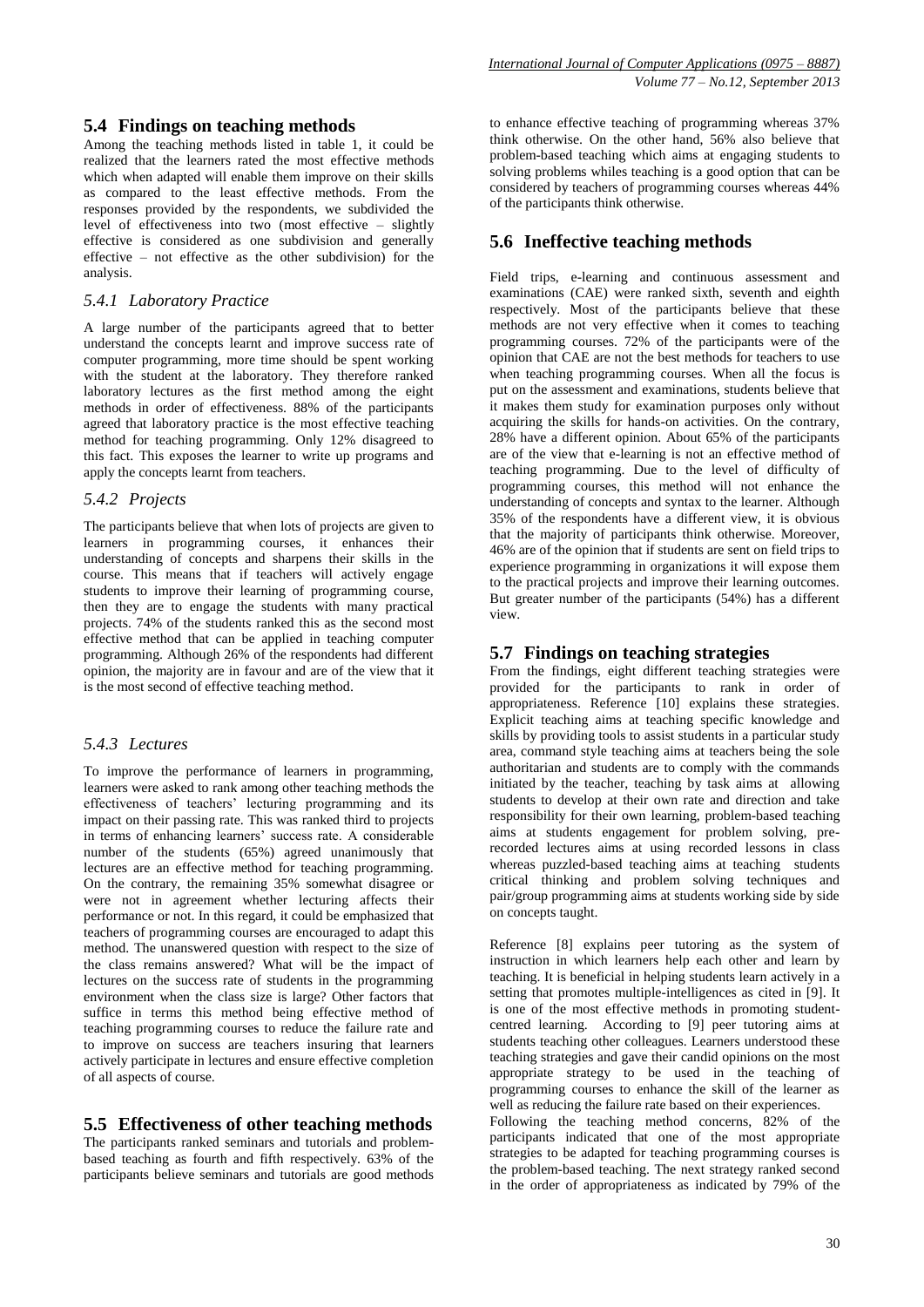participants is pair/group programming approach. They believe that the lecturer should engage and encourage group programming since it promotes team work and also increase the participatory level of all learners. On the scale of preference, the participants ranked peer tutoring as the third appropriate strategy that could be adapted by teachers of programming to improve the skill of learners and also to reduce the high failure rate. 69% of the participants believe that a student teaching a colleague student can be effective and it should be encouraged.

#### **5.8 Inappropriate teaching strategies**

The participants indicated that command style teaching (77%) used by some teachers of programming affects the performance and it should not encouraged. Programming courses are difficult and the syntax is cumbersome to comprehend so it the teacher becomes the sole authoritarian and does not involve the learner it may worsen the case. Most of the participants also were of the view that pre-recorded lectures (69%) are not very appropriate to be adapted to teach programming courses. Learners might not have the opportunity to understand the syntactical rules of the language being taught. A little over 50% of the participant agreed that explicit teaching, puzzled-based teaching and teaching by task are appropriate whereas almost 50% also are of different view.

The participants ranked the methods of teaching and the teaching strategies in reference to the most effective teaching method to least (Laboratory practice, Projects, Lectures Seminars and tutorials, Problem-based teaching, Field trips, E-learning, Continuous Assessment and Examination) and the most appropriate to the least appropriate (Command style teaching, Pair/group programming, Peer tutoring, Puzzledbased learning, Teaching by task, Explicit teaching, Prerecorded lectures and Problem solving teaching) respectively. In the case of the teaching methods, participants believe that teaching by laboratory practice engagement is the most effective and the least effective teaching method is continuous assessment and examinations. The emphasis should be placed on the acquisition of skill that will put the learner above all odds. It turned out that most of the respondents were of the view for them to have the required skill and pass their programming courses; they are expecting their teachers to adapt a teaching method in which most of the time will be dedicated to laboratory practice and projects.

These approaches will enhance teaching and learning of programming courses. According to [11], these methods aim to improve students' success rate by increasing their motivation and encourages the greater self-engagement, not only in assignments provided within the course, but also in further exploration of programming challenges outside the assignments' boundaries.

#### **6. Discussions/Conclusions**

From the analyses of the methods and strategies, the main problems identified by the experts who were interviewed and the survey conducted, it has been realized that aside the numerous causes of failure by students' in programming courses discussed above, we cannot overlook the teaching methods and strategies since these factors are major contributing factors to the high rate of failure of computer programming students. Computer programming is among the most challenging subjects in computer science curriculum, and the one that many find difficult to grasp, hence it is very

important to select an appropriate teaching strategy that will provide students with the most efficient learning environment [11].

Reference [12] illustrates a teaching strategy adapted by a teacher of C++ Programming. It was realized that, the author adapted this strategy due to the long years (about 20 years) of teaching programming. The author though concentrated on first year programming students adapts this strategy in order to improve the performance. First of all, concepts are discussed; sample programs are given and other related activities. Following the discussed lessons, students are vigorously engaged in Lab Work, which is the laboratory practice to test their understanding on the concepts presented. This and other assignments expose the students' different problem solving techniques and establish the students understanding to the steps involved in programming.

To also establish the fact laboratory practice is a key factor when it comes to teaching methods, [13] developed a laboratory-based model for computer science instruction. Their model included three components: an online course builder for the instructor, a Web-based learning environment for the delivery of all student activities, and a course portal that served as a learning management system. The evaluation of the system showed that student performance in the course had improved and that the students found the course enjoyable.

To improve on the teaching methods discussed above, the following have been outlined: a curriculum basedprogramming that focuses on concepts rather than paradigms, the adoption of analogy in teaching programming, assessment (objective testing and performance based assessment – although from the survey most of the participants ranked this as the eighth on the scale of eight.), but the researchers suggest that in the performance-based category, assessment such as laboratory exercise, programming assignments and examinations help to test students' ability to write working programs, the participants in this exercise are of a different view [14]. Therefore we can infer that this factor might be environmental dependent and must be relooked at.

To this point, we have realized that there exist a teaching method and strategy that when adapted for the teaching of computer programming courses, both teachers and learners will enjoy the course and high performance achieved as a result of the right method and approach that was adapted. Teachers should adapt the method that will able him teach concepts for the students to understand and use the right tools such as flowcharts and algorithms in order to help the students grasp the ideas that are relayed from the teacher to the learner. One approach adapted by the one of the researcher's at the time the research was conduct was combination of two or more methods and strategies. For example any programming challenge given to the student, they were expected the walk through the following (identification of problem, analysis (input, processing and output), design (algorithms and flowcharts) and then coding). This method allows the learner to bring out the understanding before going to the coding since direct coding in computer programming mostly confuses the learner.

To improve teaching and learning of computer programming courses, we recommend to teachers to adapt more than one method or strategy in their instructional process.